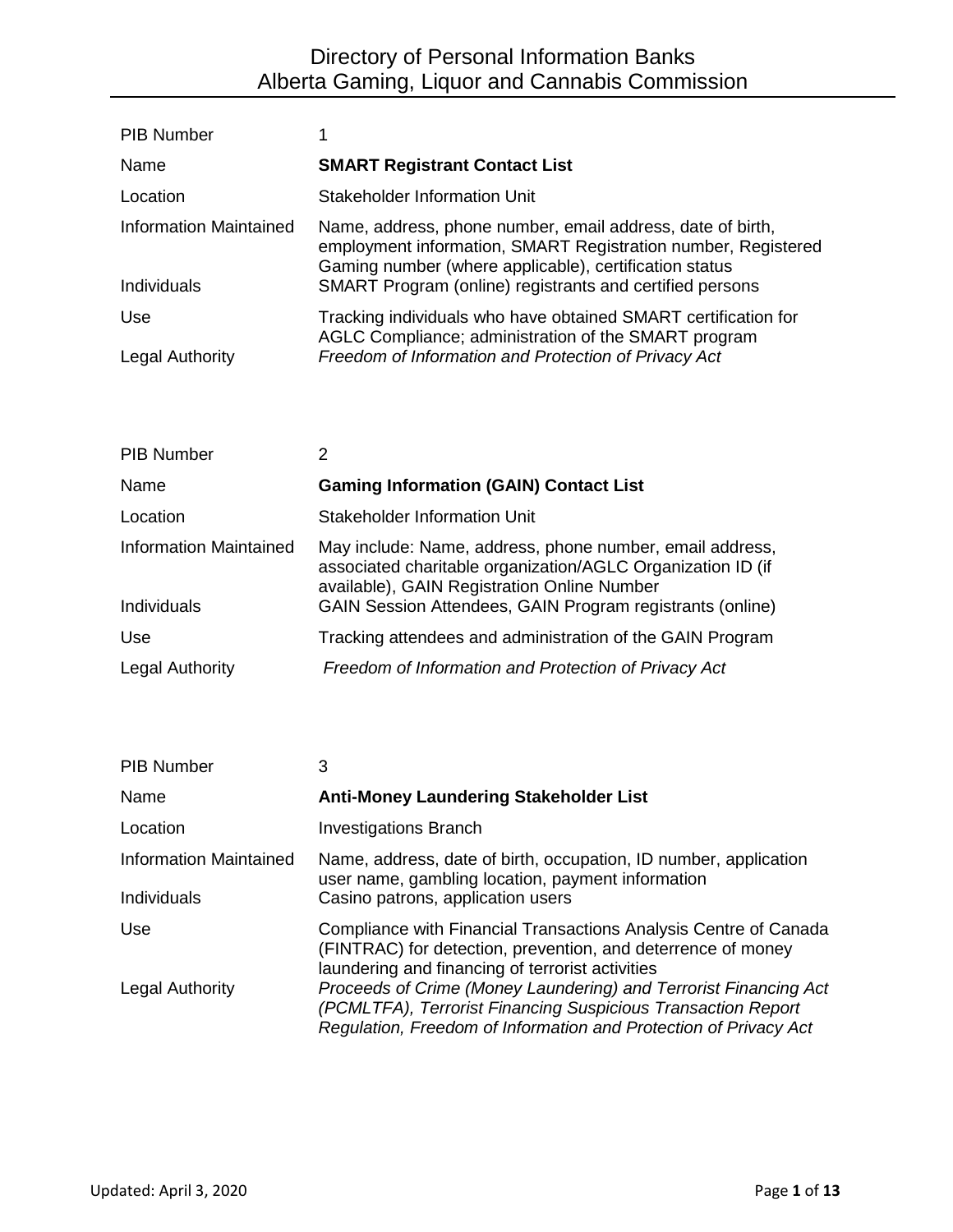| <b>PIB Number</b>             | 4                                                                                                                                                                                              |
|-------------------------------|------------------------------------------------------------------------------------------------------------------------------------------------------------------------------------------------|
| Name                          | <b>Regulatory Services Stakeholder List</b>                                                                                                                                                    |
| Location                      | <b>Regulatory Services Division</b>                                                                                                                                                            |
| <b>Information Maintained</b> | Name, alias, address, email address, marital status, date of birth,<br>gender, citizenship, place of birth, criminal history, employment<br>history, financial information, family information |
| Individuals                   | Employees, shareholders, volunteers, customers, registered and<br>qualified workers, suspects                                                                                                  |
| Use                           | Determining eligibility for licences/registrations, issuing gaming<br>licences, part of criminal investigations                                                                                |
| <b>Legal Authority</b>        | Criminal Code of Canada, Gaming, Liquor and Cannabis Act and<br>Regulation, Freedom of Information and Protection of Privacy Act                                                               |
| <b>PIB Number</b>             | 5                                                                                                                                                                                              |
| Name                          | <b>BMC Remedy IT Service Management Contract Console</b>                                                                                                                                       |
| Location                      | <b>Procurement, Corporate Services</b>                                                                                                                                                         |
| <b>Information Maintained</b> | Name, address, phone numbers, email address, insurance<br>information                                                                                                                          |
| Individuals                   | Vendors and contractors                                                                                                                                                                        |
| Use                           | Maintain contracts for services, goods, & construction for AGLC                                                                                                                                |
| <b>Legal Authority</b>        | Financial Administration Act, Freedom of Information and<br><b>Protection of Privacy Act</b>                                                                                                   |
|                               |                                                                                                                                                                                                |
| <b>PIB Number</b>             | 6                                                                                                                                                                                              |
| Nama                          | Information Accass Requiests                                                                                                                                                                   |

| Name                          | <b>Information Access Requests</b>                                                                                                 |
|-------------------------------|------------------------------------------------------------------------------------------------------------------------------------|
| Location                      | Access & Privacy, Strategic Policy                                                                                                 |
| <b>Information Maintained</b> | Name, address, telephone number, correction requests with<br>evidence, fee amounts, correspondence, copies of requested<br>records |
| Individuals                   | Individuals submitting requests under the Freedom of Information<br>and Protection of Privacy Act                                  |
| Use.                          | Responding to requests to access information, statistics                                                                           |
| <b>Legal Authority</b>        | Freedom of Information and Protection of Privacy Act                                                                               |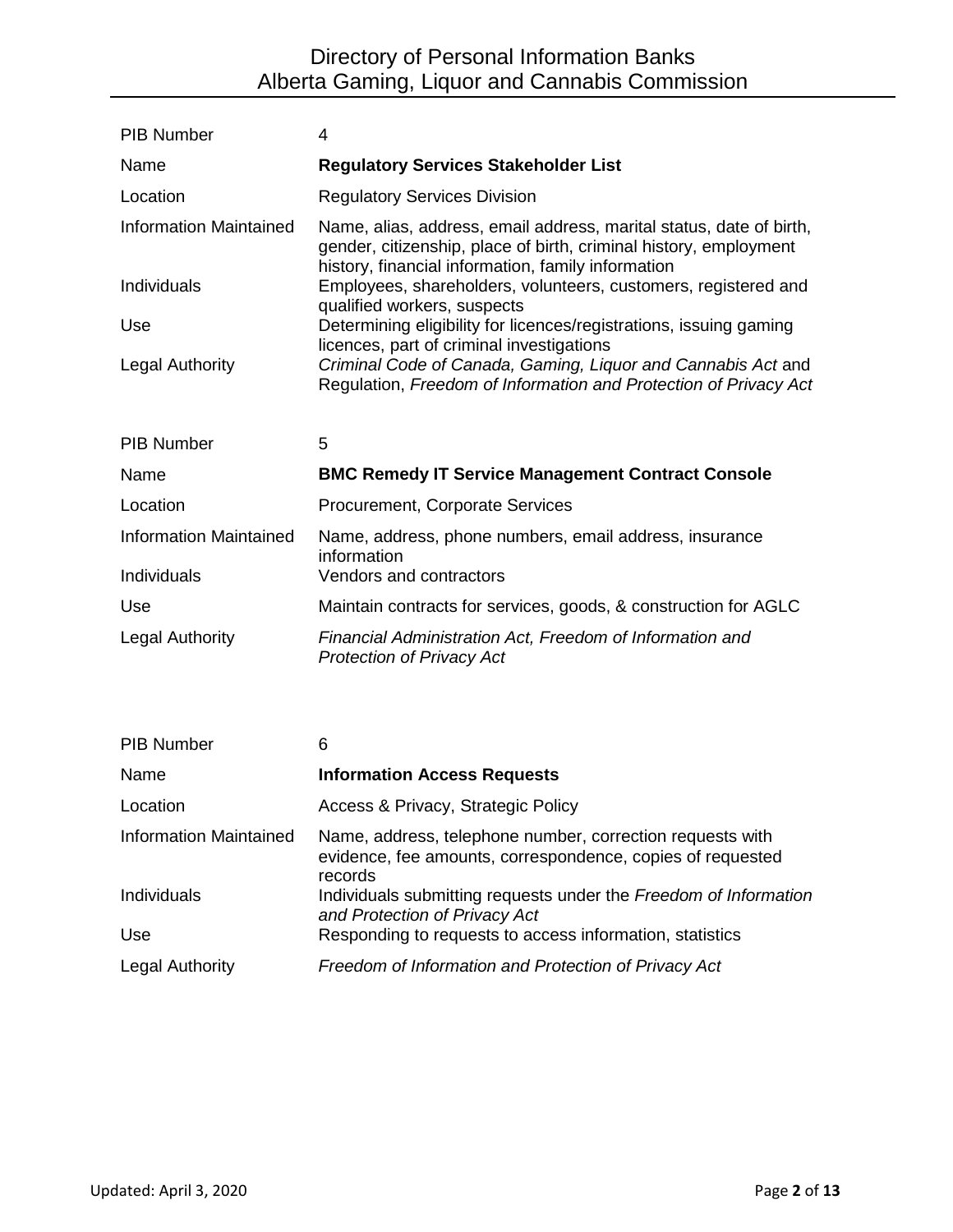| <b>PIB Number</b>                            | $\overline{7}$                                                                                                                                                                                                                                                                                                                                                                                                                                                                                                                                                                                                                                                                                     |
|----------------------------------------------|----------------------------------------------------------------------------------------------------------------------------------------------------------------------------------------------------------------------------------------------------------------------------------------------------------------------------------------------------------------------------------------------------------------------------------------------------------------------------------------------------------------------------------------------------------------------------------------------------------------------------------------------------------------------------------------------------|
| Name                                         | <b>Employee Files</b>                                                                                                                                                                                                                                                                                                                                                                                                                                                                                                                                                                                                                                                                              |
| Location                                     | Human Resources Secure File Storage/HR Secure Electronic Filing                                                                                                                                                                                                                                                                                                                                                                                                                                                                                                                                                                                                                                    |
| <b>Information Maintained</b>                | May include: Name, birth date, gender, Social Insurance Number<br>(SIN), phone numbers, addresses, employment authorization,<br>email address, employee identification number, employment<br>history, appointment and medical records, performance appraisals,<br>employee relations, attendance records, pay and benefits<br>information, employee development and training, occupational<br>health and safety records, employee assistance, health and life<br>insurance, conflict of interest disclosures, grievances, recognition<br>awards, job classification, security clearance, login authentication,<br>other personal data related to employment for active or terminated<br>employees. |
| Individuals                                  | Alberta Gaming, Liquor and Cannabis Commission employees                                                                                                                                                                                                                                                                                                                                                                                                                                                                                                                                                                                                                                           |
| Use<br><b>Legal Authority</b>                | To record employee work history (NOTE: files partitioned to ensure<br>"need-to-know" role based access only)<br>Public Service Act, Freedom of Information and Protection of<br><b>Privacy Act</b>                                                                                                                                                                                                                                                                                                                                                                                                                                                                                                 |
| <b>PIB Number</b>                            | 8                                                                                                                                                                                                                                                                                                                                                                                                                                                                                                                                                                                                                                                                                                  |
| Name                                         | e-Personality Database                                                                                                                                                                                                                                                                                                                                                                                                                                                                                                                                                                                                                                                                             |
| Location                                     | <b>Human Resources</b>                                                                                                                                                                                                                                                                                                                                                                                                                                                                                                                                                                                                                                                                             |
| <b>Information Maintained</b><br>Individuals | All Employee Information (Active and Terminated) Employee<br>names, SIN, birth dates, gender, addresses, phone numbers,<br>emergency contacts, beneficiaries, salary rates, bank information,<br>work assignment history, absence history<br>Alberta Gaming, Liquor and Cannabis Commission employees                                                                                                                                                                                                                                                                                                                                                                                              |
| Use                                          | Pay, benefits and pension administration                                                                                                                                                                                                                                                                                                                                                                                                                                                                                                                                                                                                                                                           |
| <b>Legal Authority</b>                       | Freedom of Information and Protection of Privacy Act                                                                                                                                                                                                                                                                                                                                                                                                                                                                                                                                                                                                                                               |
| <b>PIB Number</b>                            | 9                                                                                                                                                                                                                                                                                                                                                                                                                                                                                                                                                                                                                                                                                                  |
| Name                                         | <b>Reporting Service</b>                                                                                                                                                                                                                                                                                                                                                                                                                                                                                                                                                                                                                                                                           |
| Location                                     | <b>AGLC Applications</b>                                                                                                                                                                                                                                                                                                                                                                                                                                                                                                                                                                                                                                                                           |
| <b>Information Maintained</b><br>Individuals | All employee information (Active and terminated) including:<br>employee names, SIN, birth dates, gender, addresses, phone<br>numbers, emergency contacts, beneficiaries, salary rates, bank<br>information, work assignment history, absence history,<br>Alberta Gaming, Liquor and Cannabis Commission employees                                                                                                                                                                                                                                                                                                                                                                                  |
| Use                                          | Pay, benefits and pension administration                                                                                                                                                                                                                                                                                                                                                                                                                                                                                                                                                                                                                                                           |
| <b>Legal Authority</b>                       | Freedom of Information and Protection of Privacy Act                                                                                                                                                                                                                                                                                                                                                                                                                                                                                                                                                                                                                                               |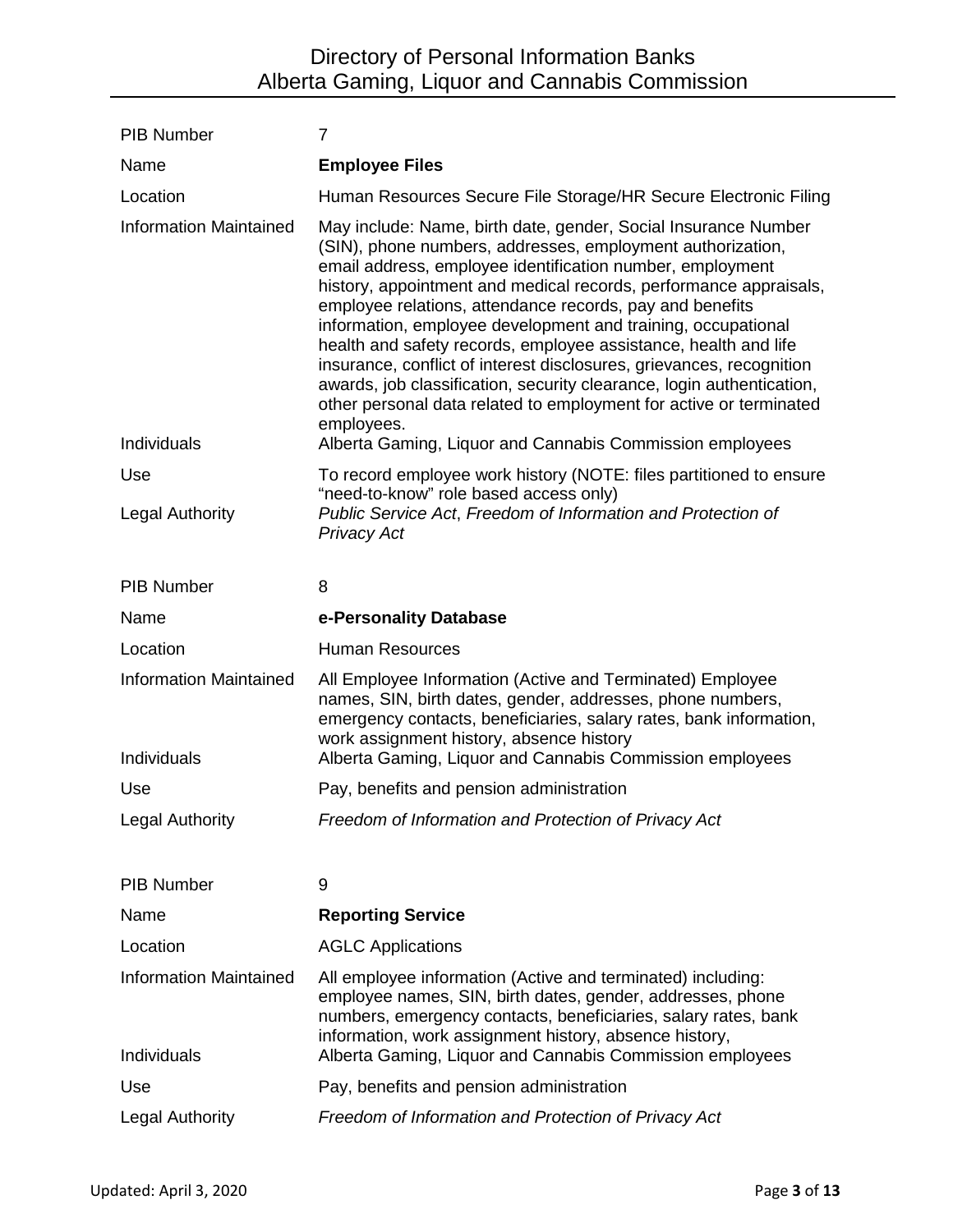| <b>PIB Number</b>                            | 10                                                                                                                                                                                                                                                                                                                |
|----------------------------------------------|-------------------------------------------------------------------------------------------------------------------------------------------------------------------------------------------------------------------------------------------------------------------------------------------------------------------|
| Name                                         | <b>Employee Self-Service</b>                                                                                                                                                                                                                                                                                      |
| Location                                     | <b>AGLC Online Internal Portal</b>                                                                                                                                                                                                                                                                                |
| <b>Information Maintained</b><br>Individuals | All employee information (Active and Terminated) including:<br>employee names, SIN, birth dates, gender, addresses, phone<br>numbers, emergency contacts, beneficiaries, salary rates, bank<br>information, work assignment history, absence history,<br>Alberta Gaming, Liquor and Cannabis Commission employees |
| Use                                          | Pay, benefits and pension administration                                                                                                                                                                                                                                                                          |
| <b>Legal Authority</b>                       | Freedom of Information and Protection of Privacy Act                                                                                                                                                                                                                                                              |

| <b>PIB Number</b>                            | 11                                                                                                                                                                                                                                                                                                                                                                              |
|----------------------------------------------|---------------------------------------------------------------------------------------------------------------------------------------------------------------------------------------------------------------------------------------------------------------------------------------------------------------------------------------------------------------------------------|
| Name                                         | <b>Health and Disability Management</b>                                                                                                                                                                                                                                                                                                                                         |
| Location                                     | Human Resources (physical, electronic, and e-mail files)                                                                                                                                                                                                                                                                                                                        |
| <b>Information Maintained</b><br>Individuals | All employee information (Active and Terminated) including:<br>employee names, SIN, birth dates, gender, addresses, phone<br>numbers, emergency contacts, beneficiaries, health information,<br>medical practitioner notes, leave of absence documentation, claim<br>information, work assessments and restrictions<br>Alberta Gaming, Liquor and Cannabis Commission employees |
| Use                                          | Pay, benefits and pension administration                                                                                                                                                                                                                                                                                                                                        |
| Legal Authority                              | Freedom of Information and Protection of Privacy Act                                                                                                                                                                                                                                                                                                                            |
| <b>PIB Number</b>                            | 12                                                                                                                                                                                                                                                                                                                                                                              |
| Name                                         | <b>Labour Relations files</b>                                                                                                                                                                                                                                                                                                                                                   |
| Location                                     | <b>Human Resources</b>                                                                                                                                                                                                                                                                                                                                                          |
| <b>Information Maintained</b>                | Performance Management, Attendance Management, Grievances,<br>Union correspondence on employee/labour relations cases                                                                                                                                                                                                                                                           |
| Individuals                                  | Alberta Gaming, Liquor and Cannabis Commission employees<br>(active and terminated)                                                                                                                                                                                                                                                                                             |
| Use                                          | Alberta Gaming, Liquor and Cannabis Commission employee and<br>union grievances                                                                                                                                                                                                                                                                                                 |
| <b>Legal Authority</b>                       | Freedom of Information and Protection of Privacy Act                                                                                                                                                                                                                                                                                                                            |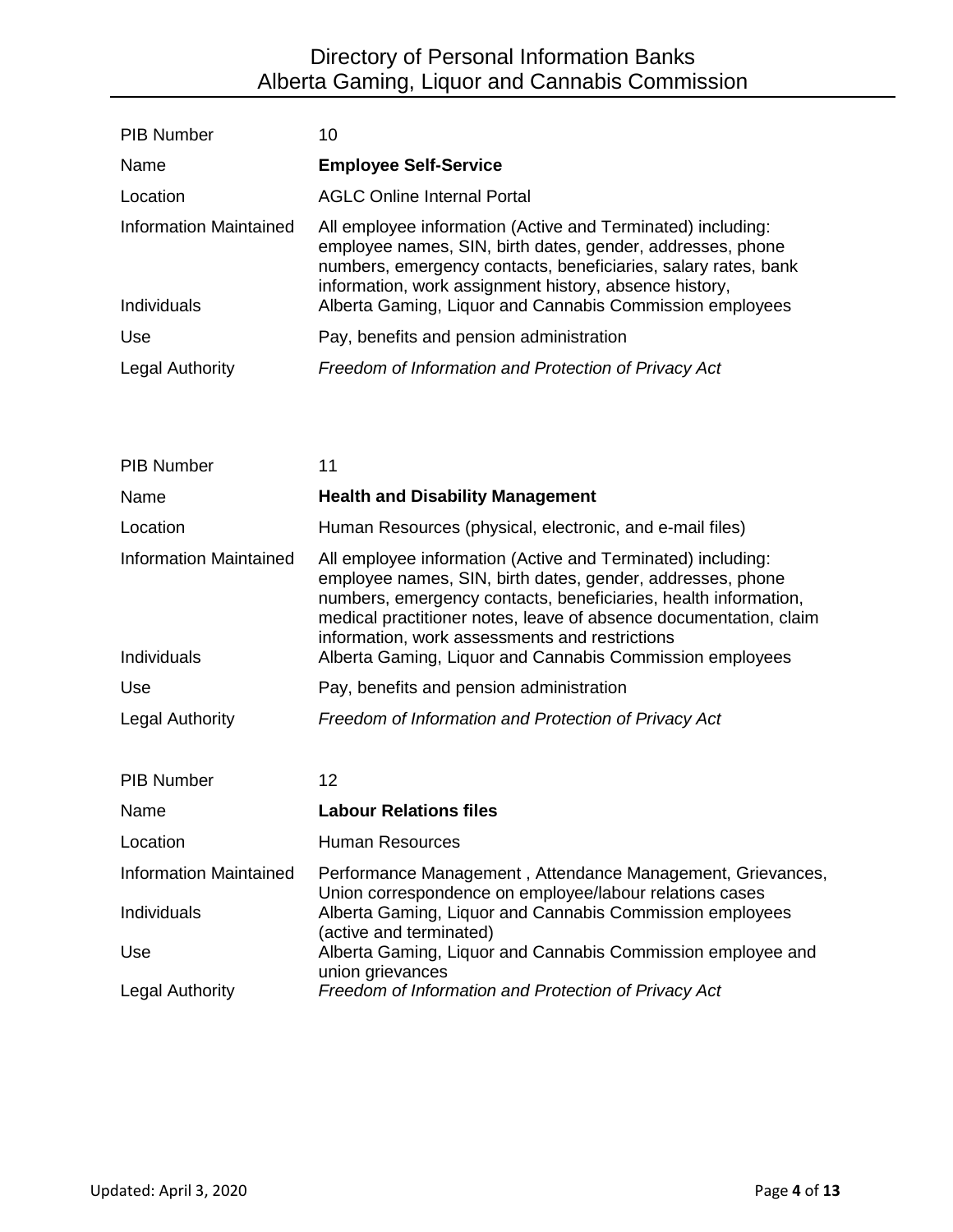| <b>PIB Number</b>             | 13                                                                                                 |
|-------------------------------|----------------------------------------------------------------------------------------------------|
| Name                          | <b>Occupational Health and Safety Incident Database</b>                                            |
| Location                      | Human Resources OHS Secure Office                                                                  |
| <b>Information Maintained</b> | Name, nature of injury/near miss, detail of incident, insurance and<br><b>WCB</b> information      |
| <b>Individuals</b>            | Alberta Gaming, Liquor and Cannabis Commission employees<br>(active)                               |
| Use                           | Administration of workplace injuries, incidents and near misses                                    |
| <b>Legal Authority</b>        | Occupational Health and Safety Act, Freedom of Information and<br><b>Protection of Privacy Act</b> |

| <b>PIB Number</b>             | 14                                                                                                                      |
|-------------------------------|-------------------------------------------------------------------------------------------------------------------------|
| Name                          | <b>Recruitment Competition Database</b>                                                                                 |
| Location                      | Human Resources (physical and electronic copies)                                                                        |
| <b>Information Maintained</b> | Name, address, phone number, work history, interview notes,<br>references                                               |
| Individuals                   | Internal and external candidates who apply for job vacancies with<br>the Alberta Gaming, Liquor and Cannabis Commission |
| Use                           | Evaluation of potential hires                                                                                           |
| <b>Legal Authority</b>        | Freedom of Information and Protection of Privacy Act                                                                    |

| <b>PIB Number</b>             | 15                                                                                                                                                                                                                                                       |
|-------------------------------|----------------------------------------------------------------------------------------------------------------------------------------------------------------------------------------------------------------------------------------------------------|
| Name                          | Human Resources e-mail tracking                                                                                                                                                                                                                          |
| Location                      | <b>Human Resources</b>                                                                                                                                                                                                                                   |
| <b>Information Maintained</b> | May contain information regarding employee benefits, return to<br>work programs, compressed work week information, OHS<br>information, training and development, employee recognition, leave<br>of absence information, benefits and pension information |
| <b>Individuals</b>            | Alberta Gaming, Liquor and Cannabis Commission employees,<br>contractors                                                                                                                                                                                 |
| Use                           | Administration of Human Resources programs and services                                                                                                                                                                                                  |
| <b>Legal Authority</b>        | Freedom of Information and Protection of Privacy Act                                                                                                                                                                                                     |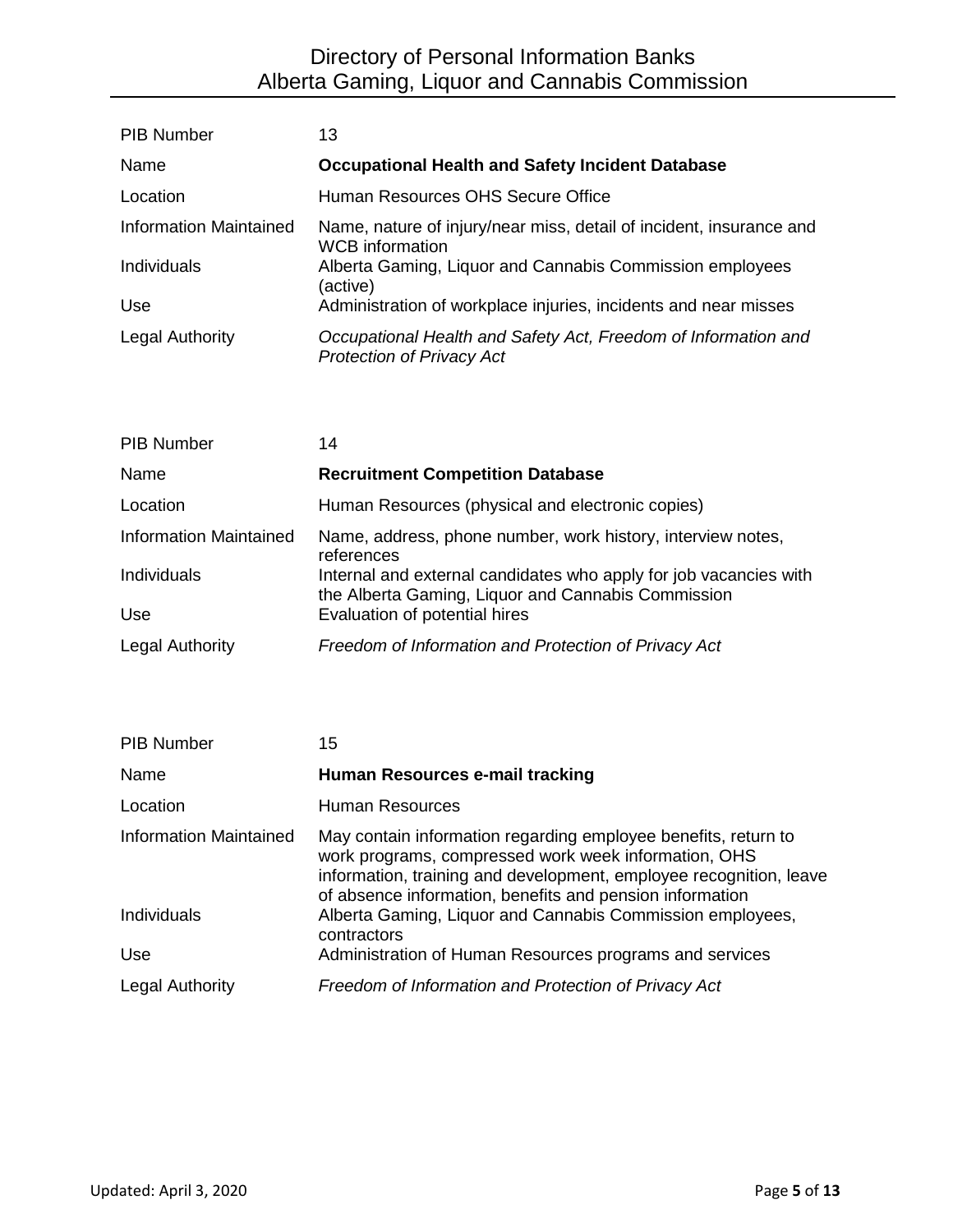| <b>PIB Number</b>             | 16                                                                                                                                                                                                                                                                                                                                                                                          |
|-------------------------------|---------------------------------------------------------------------------------------------------------------------------------------------------------------------------------------------------------------------------------------------------------------------------------------------------------------------------------------------------------------------------------------------|
| Name                          | <b>Training Lists</b>                                                                                                                                                                                                                                                                                                                                                                       |
| Location                      | <b>Human Resources</b>                                                                                                                                                                                                                                                                                                                                                                      |
| <b>Information Maintained</b> | Name, Title, division, training program                                                                                                                                                                                                                                                                                                                                                     |
| Individuals                   | Alberta Gaming, Liquor and Cannabis Commission employees                                                                                                                                                                                                                                                                                                                                    |
| Use                           | Administration of training programs                                                                                                                                                                                                                                                                                                                                                         |
| <b>Legal Authority</b>        | Freedom of Information and Protection of Privacy Act                                                                                                                                                                                                                                                                                                                                        |
|                               |                                                                                                                                                                                                                                                                                                                                                                                             |
| <b>PIB Number</b>             | 17                                                                                                                                                                                                                                                                                                                                                                                          |
|                               |                                                                                                                                                                                                                                                                                                                                                                                             |
| Name                          | <b>P-Card Tracking Database</b>                                                                                                                                                                                                                                                                                                                                                             |
| Location                      | Corporate Services, Corporate Operations                                                                                                                                                                                                                                                                                                                                                    |
| <b>Information Maintained</b> | Employee Name, GOA employee ID, birthday, monthly credit limit,<br>transaction credit limit, expiry date of their corporate MasterCard,<br>the last 4-digits of their Corporate MasterCard, type of purchasing<br>access – International or Canada/US, Status – active or cancelled,<br>Listing of cardholders Expenditure Officers, Listing of cardholders<br><b>Alternate Reconcilers</b> |
| Individuals                   | Alberta Gaming, Liquor and Cannabis Commission employees                                                                                                                                                                                                                                                                                                                                    |
| Use                           | Management of Corporate Credit Cards                                                                                                                                                                                                                                                                                                                                                        |
| Legal Authority               | Financial Administration Act, Freedom of Information and<br><b>Protection of Privacy Act</b>                                                                                                                                                                                                                                                                                                |

| <b>PIB Number</b>             | 18                                                                                                         |
|-------------------------------|------------------------------------------------------------------------------------------------------------|
| Name                          | <b>P-Card Management Database</b>                                                                          |
| Location                      | Corporate Services/Corporate Finance                                                                       |
| <b>Information Maintained</b> | May contain name, division, branch, employee number, expense<br>types, items purchased, vendor information |
| Individuals                   | Alberta Gaming, Liquor and Cannabis Commission employees                                                   |
| <b>Use</b>                    | Tracking and reporting of employee expenditures                                                            |
| Legal Authority               | Financial Administration Act, Freedom of Information and<br><b>Protection of Privacy Act</b>               |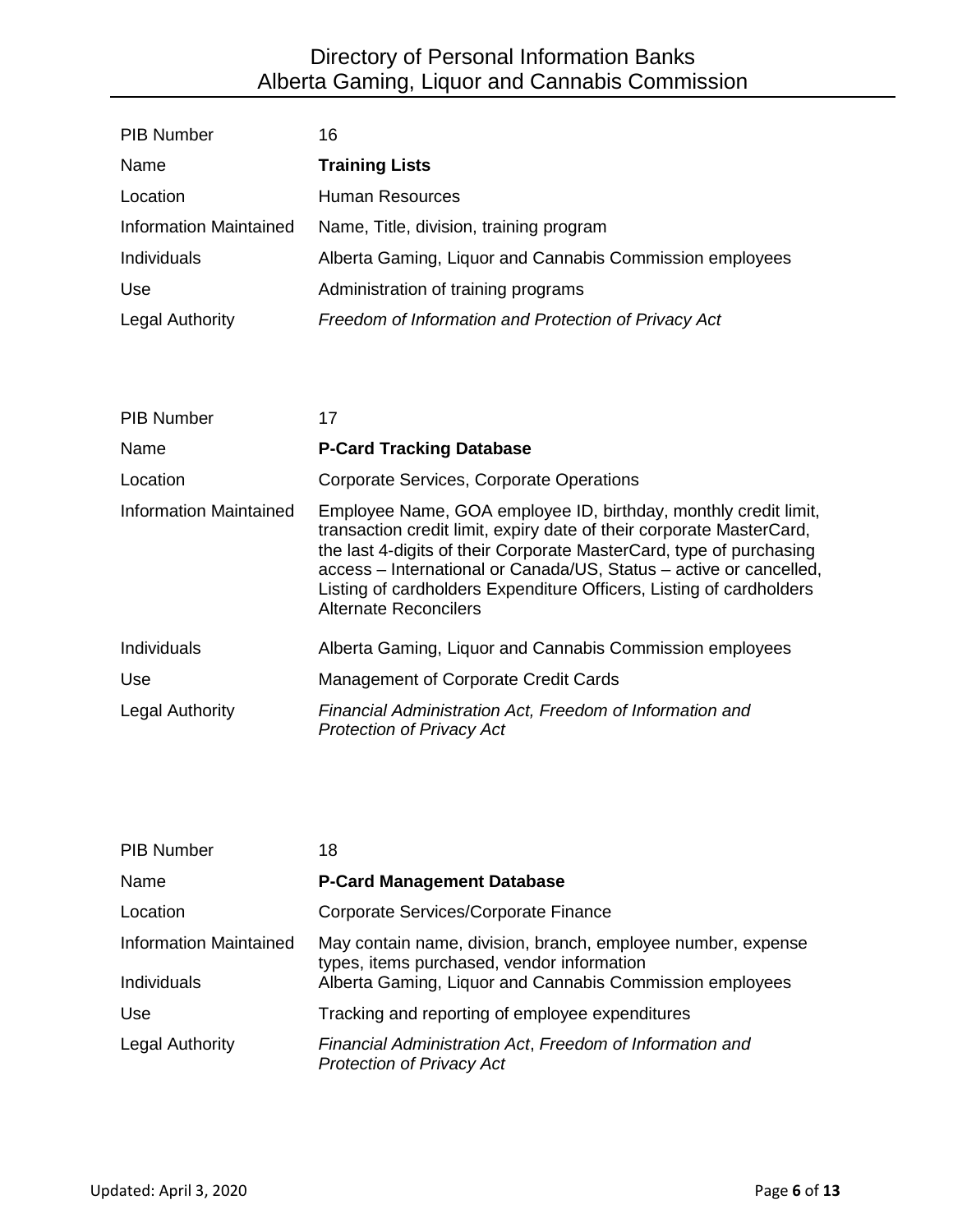| <b>PIB Number</b>             | 19                                                                                                                                                                                                                                                                                                                                                                                                                                   |
|-------------------------------|--------------------------------------------------------------------------------------------------------------------------------------------------------------------------------------------------------------------------------------------------------------------------------------------------------------------------------------------------------------------------------------------------------------------------------------|
| Name                          | <b>Vehicle Database</b>                                                                                                                                                                                                                                                                                                                                                                                                              |
| Location                      | <b>Corporate Services</b>                                                                                                                                                                                                                                                                                                                                                                                                            |
| <b>Information Maintained</b> | Client number, Vehicle Identification Number (VIN), licence plate,<br>Make/Model/Year of vehicle, Fleet Administrator name, department<br>name, employee names, position, department, traffic violations<br>(Tickets: Licence #, Branch/Division, Unit #, Driver Name (if<br>different from employee who signed out vehicle), Date of Offence,<br>Speeding, Violation, Parking, Ticket/Tag #, Ticket Amount, Due<br>Date, Date Paid) |
| Individuals                   | Alberta Gaming, Liquor and Cannabis Commission employees<br>(who use company vehicles)                                                                                                                                                                                                                                                                                                                                               |
| Use                           | Access fleet information, monitor vehicle use, monitor traffic<br>violations and vehicle recalls                                                                                                                                                                                                                                                                                                                                     |
| <b>Legal Authority</b>        | Motor Vehicles Act, Freedom of Information and Protection of<br><b>Privacy Act</b>                                                                                                                                                                                                                                                                                                                                                   |

| <b>PIB Number</b>             | 20                                                                                                                                                        |
|-------------------------------|-----------------------------------------------------------------------------------------------------------------------------------------------------------|
| Name                          | Risk Management & Insurance (RMI) Vehicle Claims                                                                                                          |
| Location                      | <b>Corporate Services</b>                                                                                                                                 |
| <b>Information Maintained</b> | Date of Accident, employee name, RMI claim number, RMI<br>representative information, Third Party information, costs,<br>description of events and claims |
| Individuals                   | Alberta Gaming, Liquor and Cannabis Commission employees<br>involved in vehicle claims                                                                    |
| Use                           | To track and process claims and OHS information                                                                                                           |
| Legal Authority               | Freedom of Information and Protection of Privacy Act                                                                                                      |
|                               |                                                                                                                                                           |
| <b>PIB Number</b>             | 21                                                                                                                                                        |
| Name                          | <b>Visitor Log</b>                                                                                                                                        |
| Location                      | <b>Corporate Services</b>                                                                                                                                 |
| <b>Information Maintained</b> | Date, name, vehicle type, tag #, arrival time, departure time, reason<br>for visit                                                                        |
| Individuals                   | Guests of the Alberta Gaming, Liquor and Cannabis Commission                                                                                              |
| Use                           | Safety                                                                                                                                                    |
| <b>Legal Authority</b>        | Occupational Health and Safety Act, Freedom of Information and<br><b>Protection of Privacy Act</b>                                                        |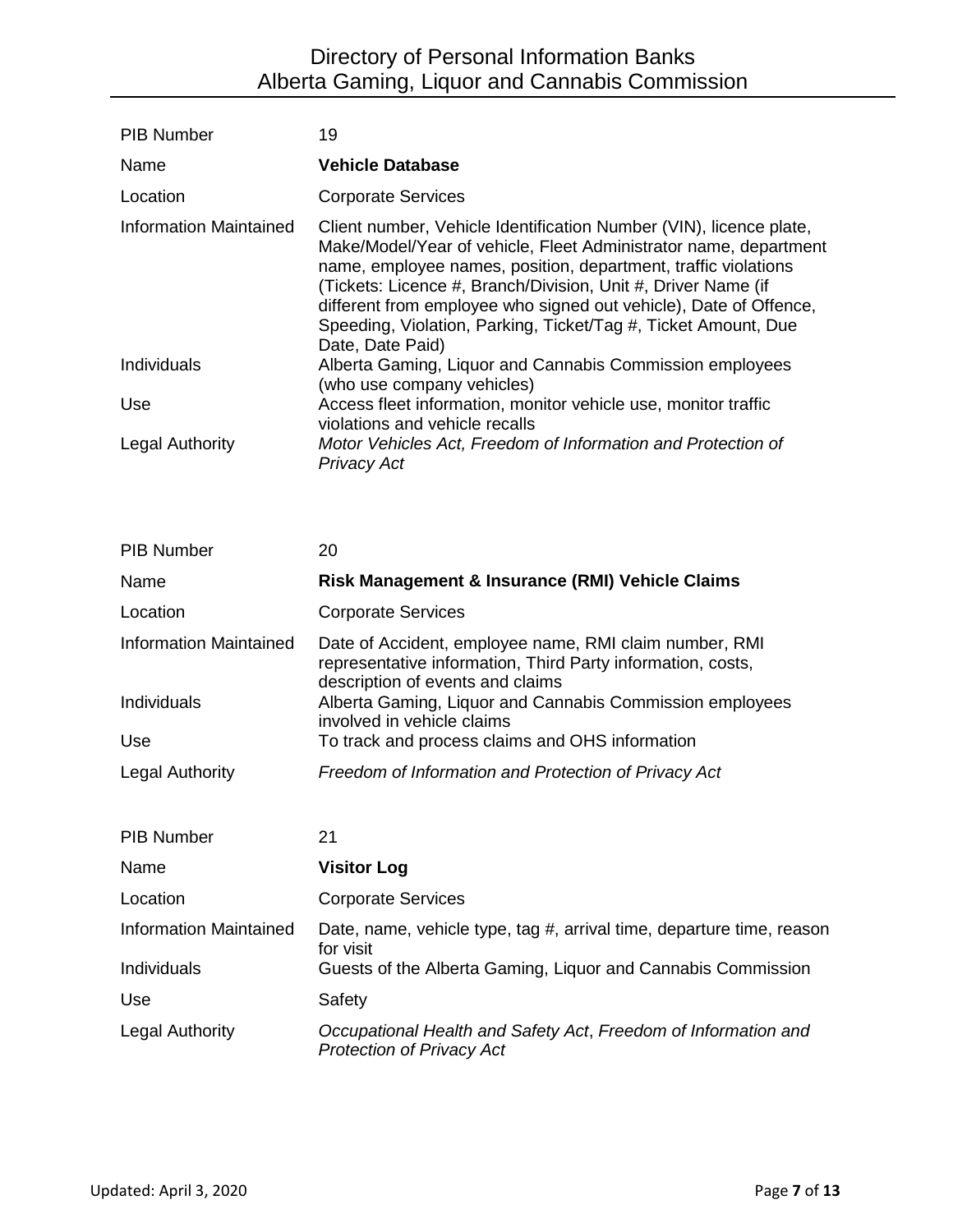| <b>PIB Number</b>      | 22                                                                                                                                                                                                                                                                                   |
|------------------------|--------------------------------------------------------------------------------------------------------------------------------------------------------------------------------------------------------------------------------------------------------------------------------------|
| Name                   | <b>Action Request Tracking System (ARTS)</b>                                                                                                                                                                                                                                         |
| Location               | Various areas of AGLC                                                                                                                                                                                                                                                                |
| Information Maintained | May include name, address, telephone number, email address, and<br>personal information submitted by the originator at the time of the<br>request                                                                                                                                    |
| Individuals            | Any individual making a request for information or a response from<br>the President & CEO of AGLC, or to the Premier, Minster of<br>Treasury Board and Finance, or other elected provincial official<br>relating to AGLC business (where AGLC has been asked to draft a<br>response) |
| Use                    | To manage inquiry responses                                                                                                                                                                                                                                                          |
| <b>Legal Authority</b> | Freedom of Information and Protection of Privacy Act                                                                                                                                                                                                                                 |

| <b>PIB Number</b>                     | 23                                                                                                                                                                                                           |
|---------------------------------------|--------------------------------------------------------------------------------------------------------------------------------------------------------------------------------------------------------------|
| Name                                  | <b>Player Services Prize Payout Files</b>                                                                                                                                                                    |
| Location                              | St. Albert and Calgary Prize Payout Offices                                                                                                                                                                  |
| Information Maintained<br>Individuals | Name, birth date, address, telephone numbers, email address,<br>family affiliation to lottery organization (if any), lottery retail<br>employment history (if any), Photo ID<br><b>Lottery Prize Winners</b> |
| <b>Use</b>                            | Determine eligibility, track lottery prize winners                                                                                                                                                           |
| <b>Legal Authority</b>                | Gaming, Liquor and Cannabis Act, Freedom of Information and<br><b>Protection of Privacy Act</b>                                                                                                              |

| <b>PIB Number</b>             | 24                                                                                                                                                                                                                  |
|-------------------------------|---------------------------------------------------------------------------------------------------------------------------------------------------------------------------------------------------------------------|
| Name                          | <b>Hotline Clientele/Retailer Database</b>                                                                                                                                                                          |
| Location                      | Clientele System (Call Center)                                                                                                                                                                                      |
| <b>Information Maintained</b> | May include location, address, phone number, signatories, on-site<br>contact information, issue history ("Ticket" Info), Progressive<br>Jackpot winner information (name, phone number, driver's licence<br>number) |
| Individuals                   | Complainants, Jackpot winners, Operators                                                                                                                                                                            |
| Use                           | Complaint resolution, winner eligibility, communications                                                                                                                                                            |
| <b>Legal Authority</b>        | Freedom of Information and Protection of Privacy Act                                                                                                                                                                |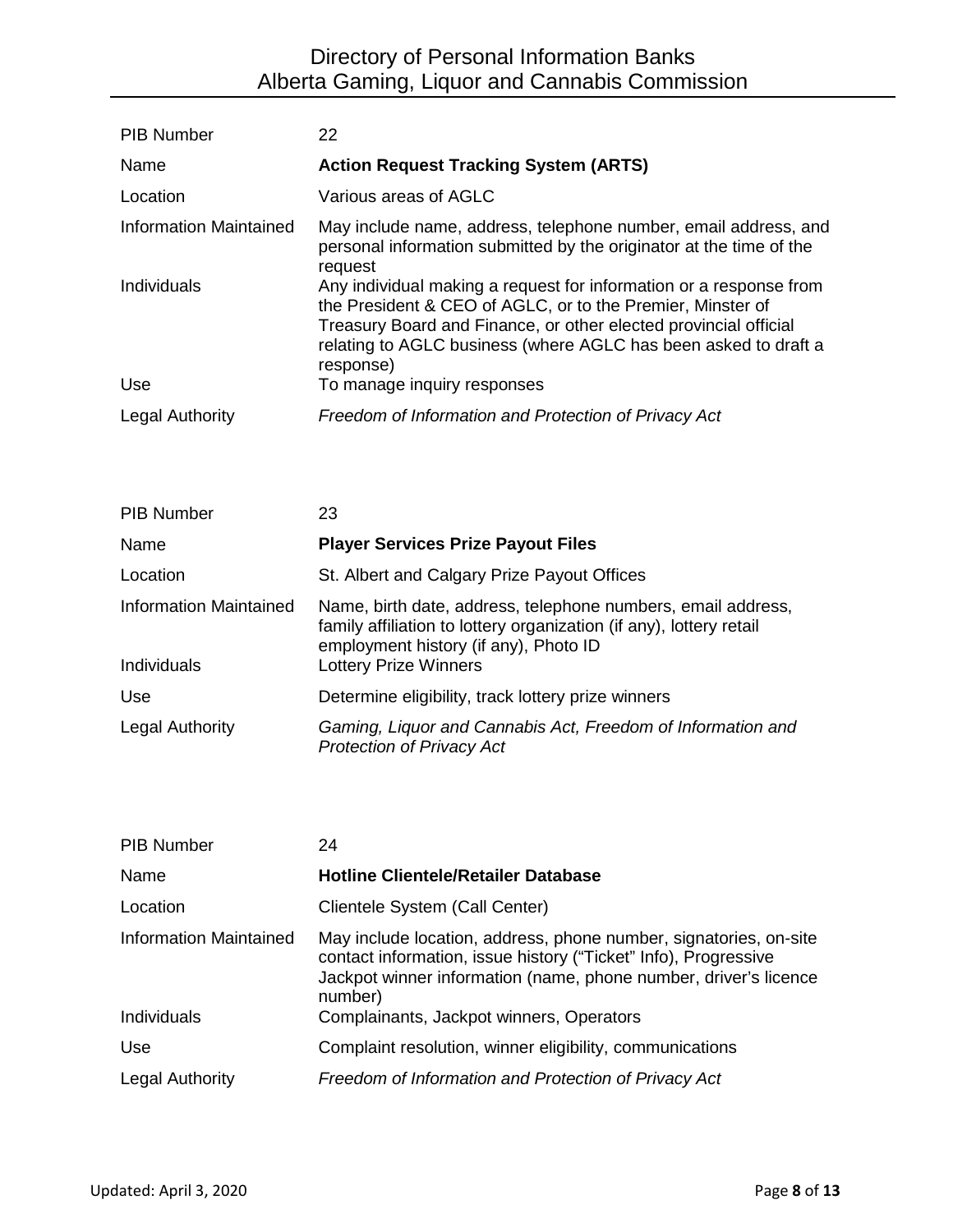| <b>PIB Number</b>             | 25                                                                                |
|-------------------------------|-----------------------------------------------------------------------------------|
| Name                          | <b>External Warehouse Administrators database</b>                                 |
| Location                      | <b>Liquor Services</b>                                                            |
| <b>Information Maintained</b> | May include names, contact information, position title, location,<br>licence type |
| Individuals                   | External warehouse key employees and directors                                    |
| <b>Use</b>                    | Administration of external warehouse contacts                                     |
| <b>Legal Authority</b>        | Freedom of Information and Protection of Privacy Act                              |

| <b>PIB Number</b>                     | 26                                                                                                                  |
|---------------------------------------|---------------------------------------------------------------------------------------------------------------------|
| Name                                  | <b>Class E Licensee Stakeholder List</b>                                                                            |
| Location                              | <b>Liquor Services</b>                                                                                              |
| Information Maintained<br>Individuals | May include Name, contact information, address, telephone<br>numbers, business location<br><b>Class E Licensees</b> |
| Use.                                  | Administration of licensee program                                                                                  |
| <b>Legal Authority</b>                | Gaming, Liquor and Cannabis Act, Freedom of Information and<br><b>Protection of Privacy Act</b>                     |

| <b>PIB Number</b>             | 27                                                              |
|-------------------------------|-----------------------------------------------------------------|
| Name                          | <b>Agency Volume Forecast Database</b>                          |
| Location                      | <b>Liquor Services</b>                                          |
| <b>Information Maintained</b> | May include name, address, email, fax number, telephone numbers |
| Individuals                   | Liquor Agency employees                                         |
| Use                           | Manage warehouse capacity and demand                            |
| <b>Legal Authority</b>        | Freedom of Information and Protection of Privacy Act            |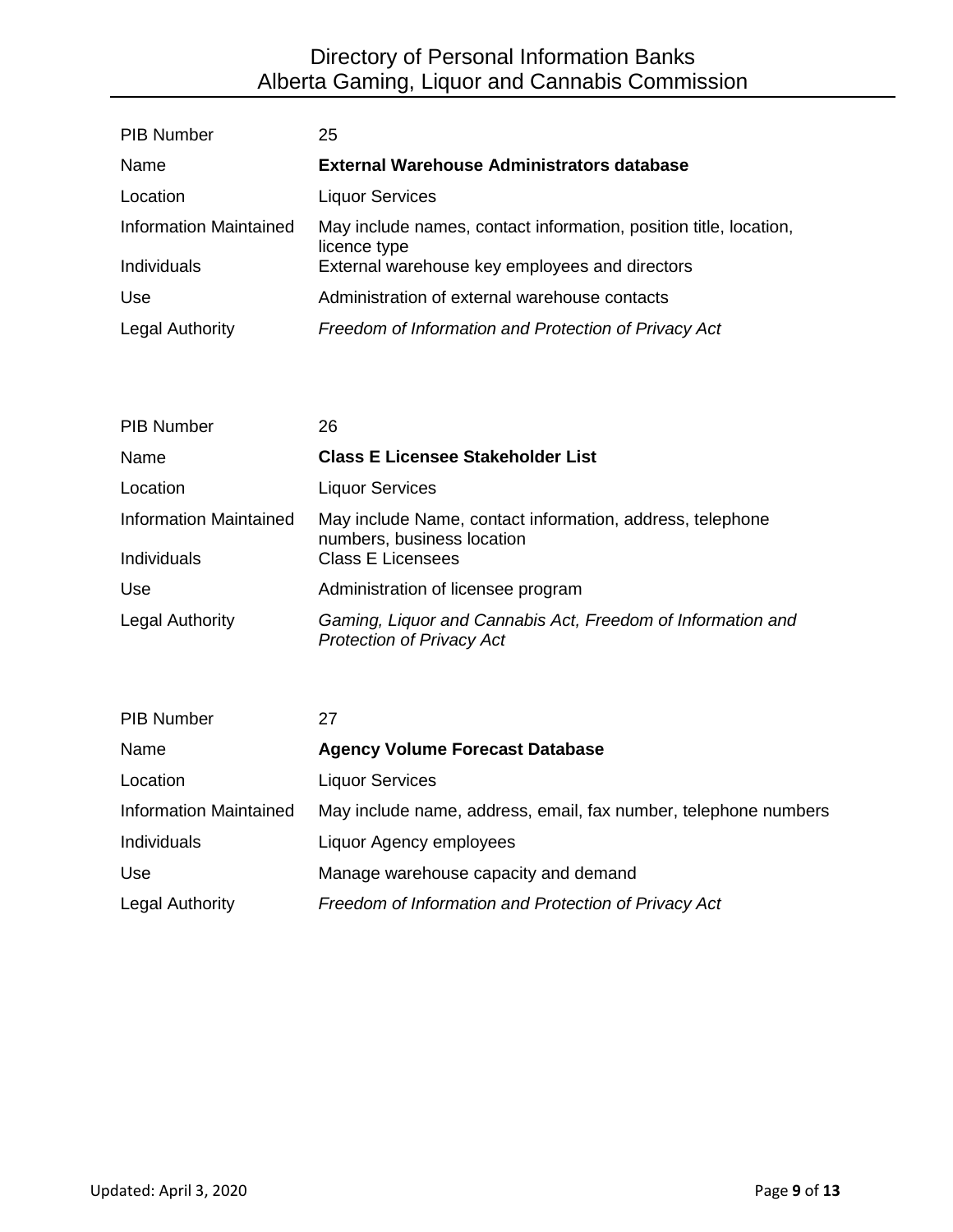| <b>PIB Number</b>             | 28                                                                                                                                                                               |
|-------------------------------|----------------------------------------------------------------------------------------------------------------------------------------------------------------------------------|
| Name                          | <b>Active Agency List</b>                                                                                                                                                        |
| Location                      | <b>Liquor Services</b>                                                                                                                                                           |
| <b>Information Maintained</b> | May include agency name, address and contact information<br>including the agencies' representative name, email and the Liquor<br>Licensing System number assigned to the agency. |
| Individuals                   | Liquor Agency employees                                                                                                                                                          |
| Use                           | Maintenance of active registered agencies                                                                                                                                        |
| <b>Legal Authority</b>        | Freedom of Information and Protection of Privacy Act                                                                                                                             |

| <b>PIB Number</b>             | 29                                                                                          |
|-------------------------------|---------------------------------------------------------------------------------------------|
| Name                          | <b>Business Continuity Program</b>                                                          |
| Location                      | Human Resources                                                                             |
| <b>Information Maintained</b> | May include name, contact information, title, personal contact<br>information, home address |
| Individuals                   | Employees, external stakeholders, vendors                                                   |
| <b>Use</b>                    | Required for communications during crisis/emergency situation                               |
| <b>Legal Authority</b>        | Freedom of Information and Protection of Privacy Act                                        |

| <b>PIB Number</b>             | 30                                                                    |
|-------------------------------|-----------------------------------------------------------------------|
| Name                          | <b>AGLC Parking Database</b>                                          |
| Location                      | <b>Properties</b>                                                     |
| <b>Information Maintained</b> | May include employee name, phone number, division, supervisor<br>name |
| Individuals                   | Alberta Gaming, Liquor and Cannabis Commission employees              |
| <b>Use</b>                    | Enforcement of parking policy                                         |
| <b>Legal Authority</b>        | Freedom of Information and Protection of Privacy Act                  |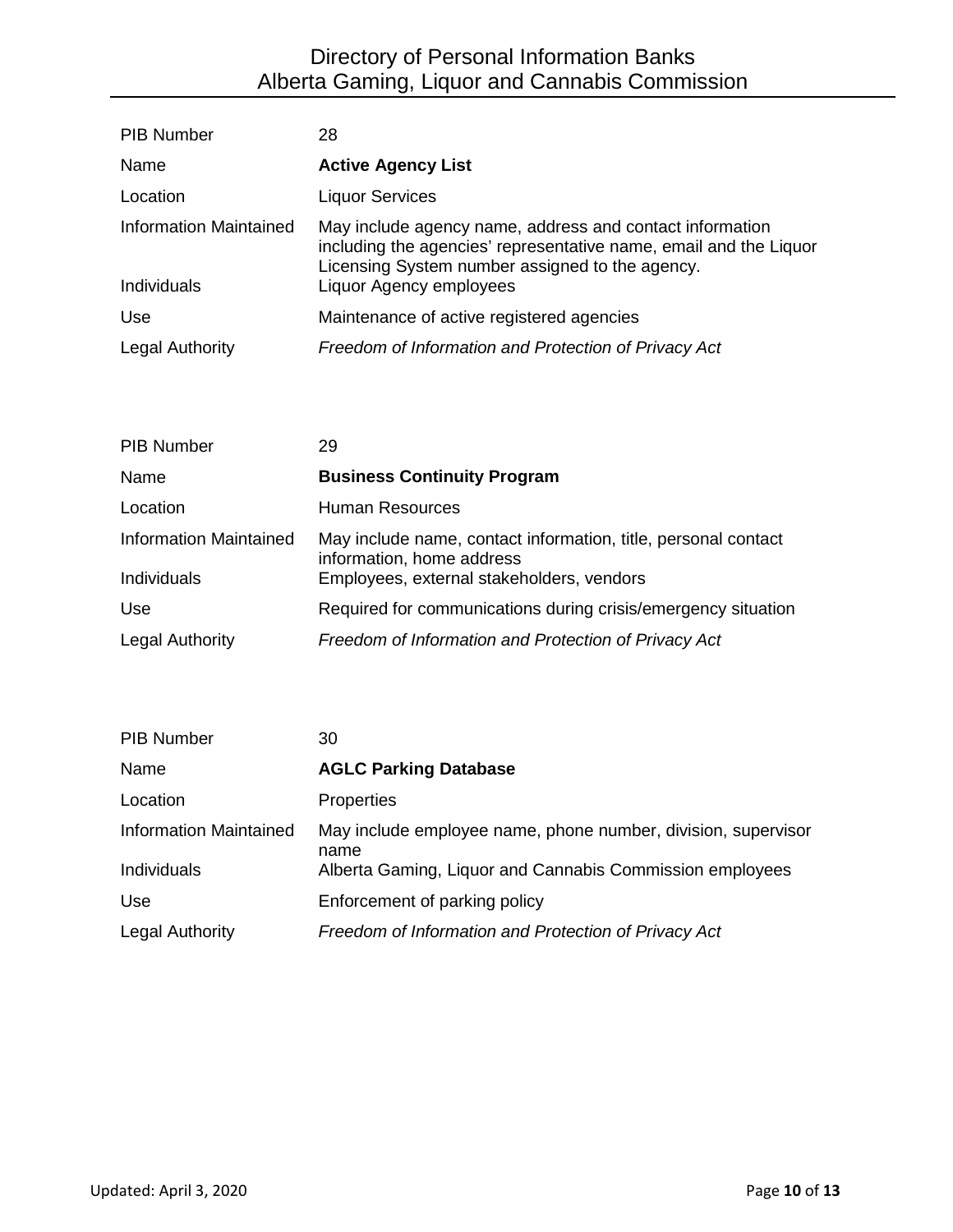| <b>PIB</b>                    | 31                                                                                                    |
|-------------------------------|-------------------------------------------------------------------------------------------------------|
| Name                          | <b>Retailer Banking Database</b>                                                                      |
| Location                      | Corporate Services - Finance                                                                          |
| <b>Information Maintained</b> | May contain name, address, phone number, email address,<br>banking information, financial information |
| Individuals                   | <b>Retailers</b>                                                                                      |
| Use                           | To facilitate payments and credit evaluations                                                         |
| <b>Legal Authority</b>        | Freedom of Information and Protection of Privacy Act                                                  |
| <b>PIB Number</b>             | 32                                                                                                    |
| Name                          | <b>Winners Database</b>                                                                               |
| Location                      | Corporate Services - Finance                                                                          |
| <b>Information Maintained</b> | Name, address, phone, Government issued identification number                                         |
| Individuals                   | <b>Prize Payout Patrons</b>                                                                           |
| Use                           | To validate wins and disbursements                                                                    |
| <b>Legal Authority</b>        | Gaming, Liquor and Cannabis Act, Freedom of Information and<br><b>Protection of Privacy Act</b>       |
| <b>PIB Number</b>             | 33                                                                                                    |
| Name                          | <b>Finance Distribution List</b>                                                                      |
| Location                      | Corporate Services - Finance                                                                          |
| <b>Information Maintained</b> | Name, email, address, phone number                                                                    |
| Individuals                   | <b>AGLC Employees, Stakeholders</b>                                                                   |
| Use                           | Communications relating to Finance administration                                                     |
| <b>Legal Authority</b>        | Freedom of Information and Protection of Privacy Act                                                  |
| <b>PIB Number</b>             | 34                                                                                                    |
| Name                          | <b>Manufacturers Distribution List</b>                                                                |
| Location                      | <b>Accounts Payable</b>                                                                               |
| <b>Information Maintained</b> | Name, business and personal email addresses                                                           |
| Individuals                   | <b>Class E Manufacturers Customers</b>                                                                |
| Use                           | <b>General Communications</b>                                                                         |
| <b>Legal Authority</b>        | Freedom of Information and Protection of Privacy Act                                                  |
|                               |                                                                                                       |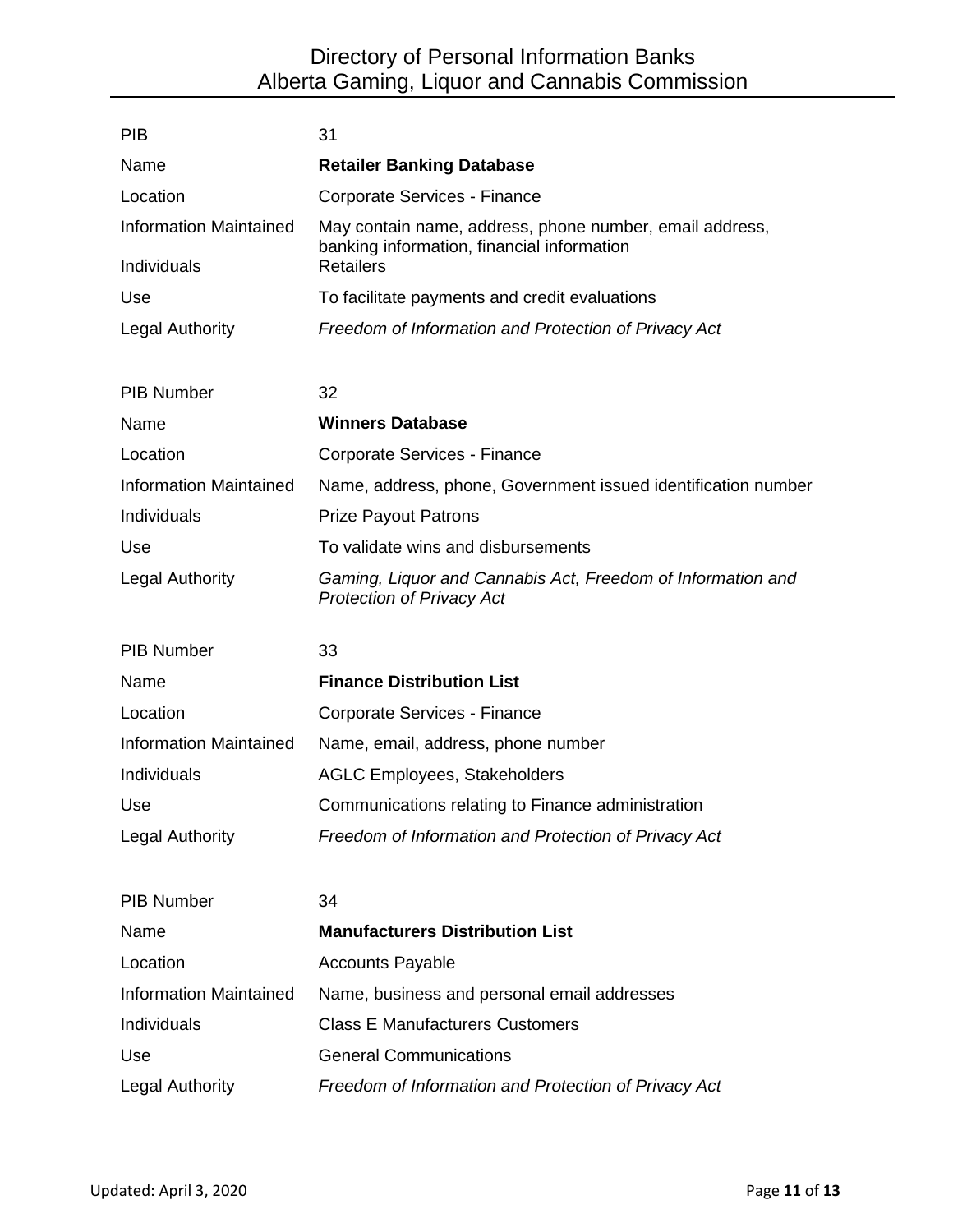| <b>PIB Number</b>      | 35                                                                              |
|------------------------|---------------------------------------------------------------------------------|
| Name                   | <b>Audit Files</b>                                                              |
| Location               | Internal Audit Secure Storage                                                   |
| Information Maintained | Names, employee numbers, licensed gaming worker registration<br>number, address |
| Individuals            | <b>Employees and Registered Gaming Workers</b>                                  |
| Use                    | <b>Internal Audits</b>                                                          |
| <b>Legal Authority</b> | Freedom of Information and Protection of Privacy Act                            |

| <b>PIB Number</b>             | 36                                                                                                                                                                                                           |
|-------------------------------|--------------------------------------------------------------------------------------------------------------------------------------------------------------------------------------------------------------|
| Name                          | <b>Self-Exclusion Program Database</b>                                                                                                                                                                       |
| Location                      | Policy and Public Affairs Division                                                                                                                                                                           |
| <b>Information Maintained</b> | Name, address, date of birth, telephone number, email address,<br>information relating to self-exclusion (personal details as provided<br>on a case-by-case basis), height, weight, eye colour, hair colour. |
| Individuals                   | Patrons (previously or currently) enrolled in the Self-Exclusion<br>Program                                                                                                                                  |
| Use                           | To administer Self-Exclusion program                                                                                                                                                                         |
| <b>Legal Authority</b>        | Freedom of Information and Protection of Privacy Act                                                                                                                                                         |

| <b>PIB Number</b>                     | 37                                                                                                                                                                                                                                                                                                                                                  |
|---------------------------------------|-----------------------------------------------------------------------------------------------------------------------------------------------------------------------------------------------------------------------------------------------------------------------------------------------------------------------------------------------------|
| Name                                  | <b>Winner's Edge Player Database</b>                                                                                                                                                                                                                                                                                                                |
| Location                              | Gaming & Cannabis Unit                                                                                                                                                                                                                                                                                                                              |
| Information Maintained<br>Individuals | Name, address, date of birth, telephone number, email address,<br>information relating to self-exclusion (personal details as provided<br>on a case-by-case basis), gender, account number, DL expiry date,<br>amount and type of game-play, applicable play limits,<br>time/date/location of play<br>Patrons enrolled in the Winner's Edge Program |
| Use                                   | To administer AGLC's Winner's Edge program                                                                                                                                                                                                                                                                                                          |
| <b>Legal Authority</b>                | Freedom of Information and Protection of Privacy Act                                                                                                                                                                                                                                                                                                |